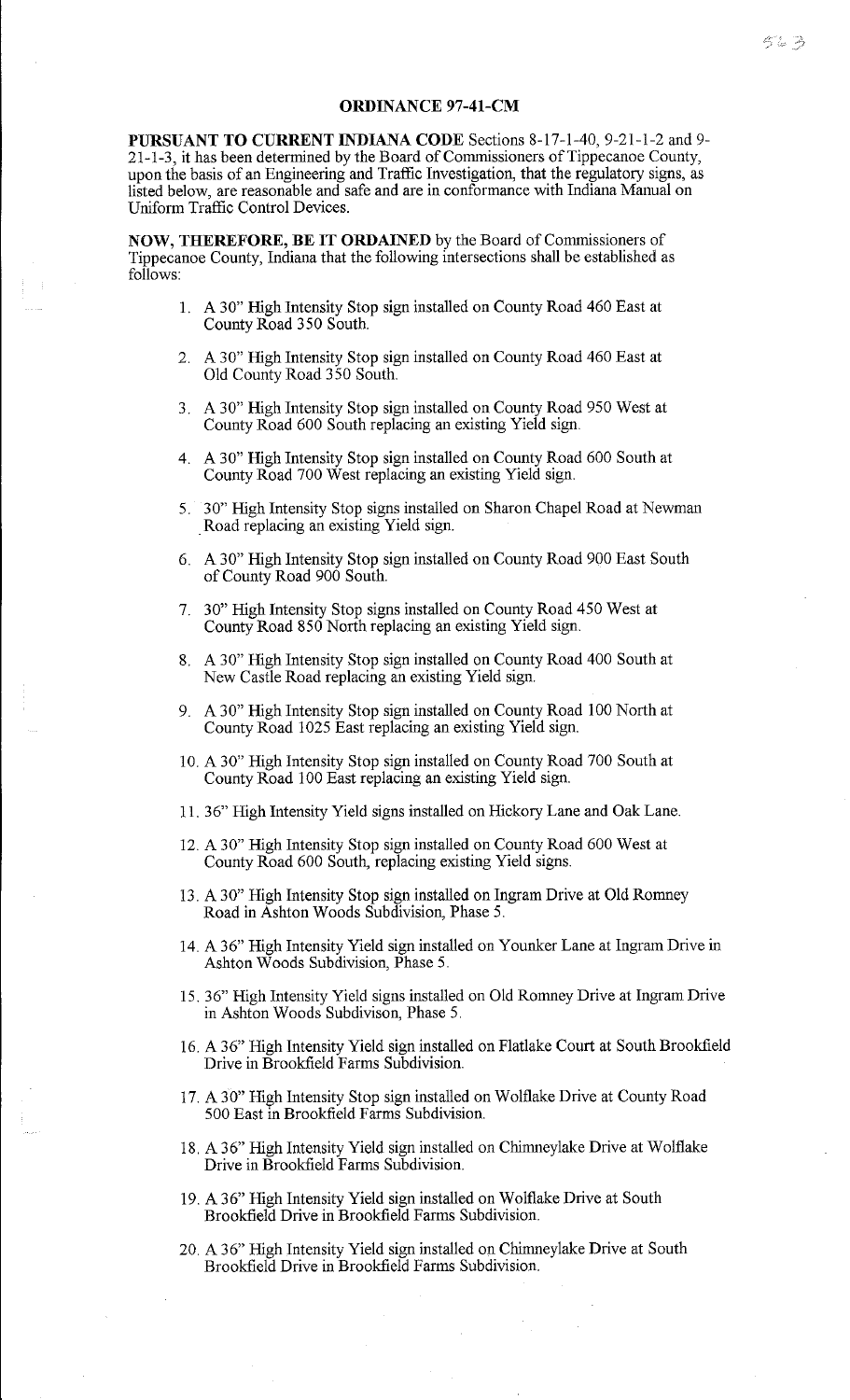- 22. 36" High Intensity Yield signs installed on Roundtable Drive at Mason Dixon Drive in Hadley Moors Subdivision, Part 2.
- 23. A 36" High Intensity Yield sign installed Mason Dixon Drive at Crusade Drive in Hadley Moors Subdivision, Part 2.
- 24. 36" High Intensity Yield signs installed on West Candlewick Lane at Crusade Drive in Hadley Moors Subdivision, Part 2.
- 25. A 30" High Intensity Stop sign installed on Admirals Pointe Drive at County Road 500 South in Raineybrook Subdivision, Phase 1.
- 26. A 30" High Intensity Stop sign installed on Osprey Drive South at Chickadee Drive in Raineybrook Subdivision, Phase 1.
- 27. A 30" High Intensity Stop sign installed on Shearwater Court at Osprey Drive South in Raineybrook Subdivision, Phase 1.
- 28. 30" High Intensity Stop signs installed on Osprey Drive South at Admirals Pointe Drive in Raineybrook Subdivision, Phase 1.
- 29. A 36" High Intensity Yield sign installed on Osprey Court at Osprey Drive South in Raineybrook Subdivision, Phase 1.
- 30. A 30" High Intensity Stop sign installed on Stable Drive at County Road 500 East in Saddlebrook Subdivision, Phase I.
- 31. 30" High Intensity Stop signs installed on Gallop Drive at Stable Drive in Saddlebrook Subdivision, Phase I.
- 32. A 36" High Intensity Yield sign installed on Sprinter Drive at Gallop Drive in Saddlebrook Subdivision, Phase 1.
- 33. A 36" High Intensity Yield sign installed on Barnwell Drive at Gallop Drive in Saddlebrook Subdivision, Phase 1.
- 34. 30" High Intensity Stop signs installed on South Brookfield Drive at Stable Drive in Saddlebrook Subdivision, Phase 2.
- 35. A 36" High Intensity Yield sign installed on Saddle Drive at South Brookfield Drive in Saddlebrook Subdivision, Phase 2.
- 36. A 36" High Intensity Yield sign installed on Bull Run Drive at South Brookfield Drive in Saddlebrook Subdivision, Phase 2.
- 37. 36" High Intensity Yield signs installed on Barnwell Drive at Saddle Drive in Saddlebrook Subdivision, Phase 2.
- 3 8. A 3 O" High Intensity Stop sign installed on Little Rock Road at County Road 50 East in Stonewick Subdivision.
- 39. A 36" High Intensity Yield sign installed on Little Rock Road at Round Rock Court/Round Rock Circle in Stonewick Subdivision.
- 40. A 3 6" High Intensity Yield sign installed on Round Rock Circle at Little Rock Road in Stonewick Subdivision.
- 41. A 30" High Intensity Stop sign installed on Thornhill Circle East at County Road 300 South in Thornhill Subdivision.
- 42. A 36" High Intensity Yield sign installed on Thornhill Circle West at Thornhill Circle East in Thornhill Subdivision.
- 43. A 30" High Intensity Stop sign installed on Valley Forge Road at Pennypackers Mill Road East in Valley Forge Subdivision.
- 44. A 36" High Intensity Yield sign installed on Pennypackers Mill Road South at Pennypackers Mill Road East in Valley Forge Subdivision, Phase 4, Part 2.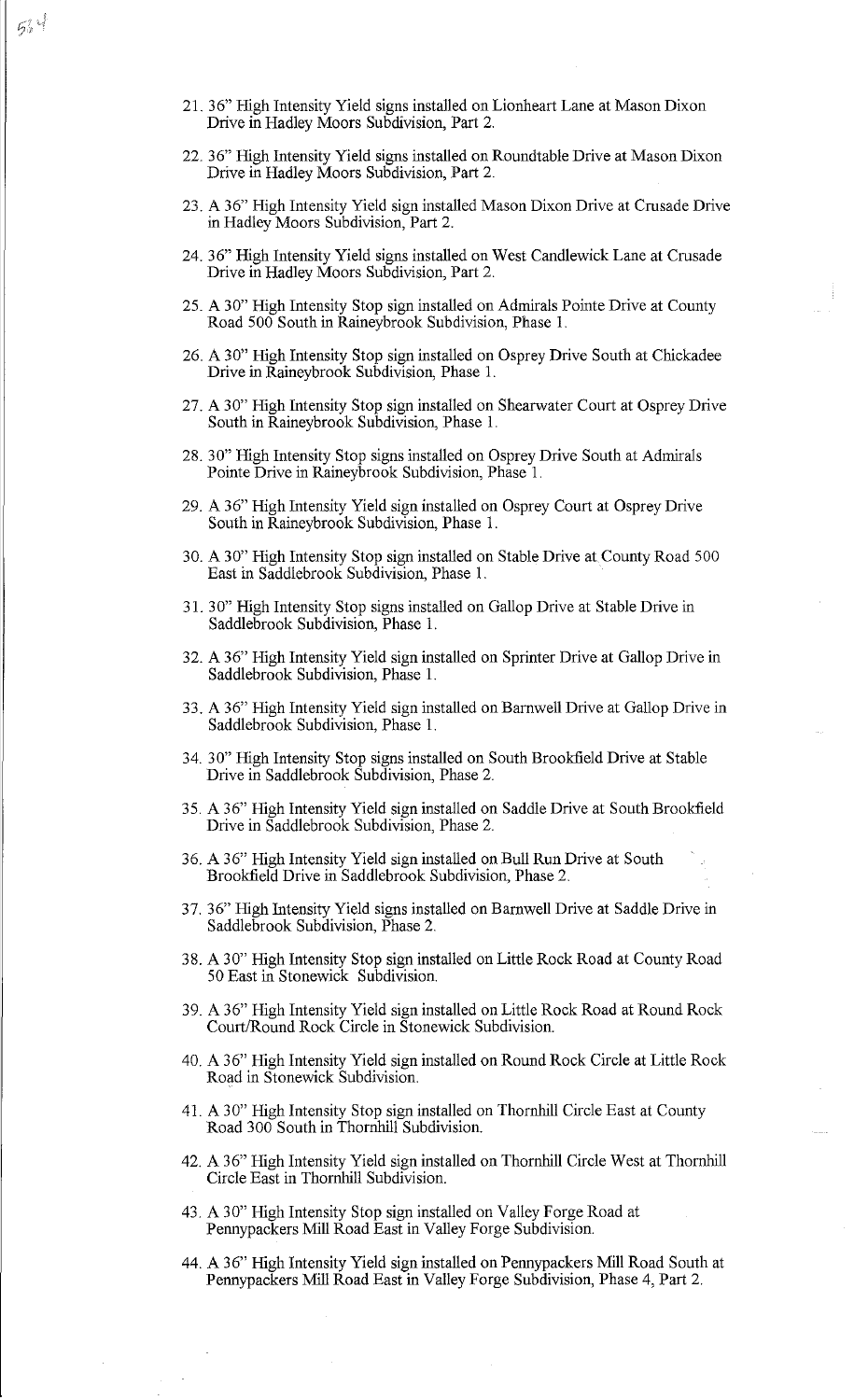- 45. A 30" High Intensity Stop sign installed on Plantation Way at Old Romney Road in Romney Run Subdivision, Phase 1.
- 46. A 30" High Intensity Stop sign installed on Persimmon Trail at Plantation Way in Romney Run Subdivision, Phase 1.
- 47. A 30" High Intensity Stop sign installed on Cromwell Lane at County Road 3 00 South in Romney Run Subdivision, Phase 1.
- 48. A 30" High Intensity Stop sign installed on Cromwell Lane at Cromwell Court in Romney Run Subdivision, Phase 1.
- 49. A 30" High Intensity Stop sign installed on Midlothian Way at Cromwell Court in Romney Run Subdivision, Phase 1.
- 50. A 30" High Intensity Stop sign installed on Midlothian Way at Duke Court in Romney Run Subdivision, Phase 1.
- 51. A 30" High Intensity Stop sign installed on Abnaki Drive at Morehouse Road in Sagamore Pointe Subdivision Section 1-A
- 52. A 36" High Intensity Yield sign installed on Abnaki Way at Abnaki Drive in Sagamore Pointe Subdivision Section 1-A
- 53. A 36" High Intensity Yield sign installed on Abnaki Way at Chenango Place in Sagamore Pointe Subdivision Section 1-A
- 54. A 30" High Intensity Stop sign installed on Dunbar Drive at County Road 550 East in Dunbar Highlands Subdivision.
- 55. A 30" High Intensity Stop sign installed on Depauw Drive at McCormick Road in Pine View Farms Subdivision, Phase 2, Section 1.
- 56. A 36" High Intensity Yield sign installed on Bowfield Way at Depauw Drive in Pine View Farms Subdivision, Phase 2, Section 1.
- 57. A 30" High Intensity Stop sign installed on Depauw Drive at Hunter Road in Pine View Farms Subdivision, Phase 2, Section 1.
- 58. A 30" High Intensity Stop sign installed on Haven Court at Taft Road in Westridge Subdivision, Phase L

Items number 13 through 58 have been placed by the Developer of the appropriate subdivision as part of the construction of the subdivision prior to the acceptance of the streets into the County road system for maintenance.

The Sheriff's Department is to be notified of all the above traffic control installations and changes.

**AND BE IT FURTHER ORDAINED** that the effective date of this action shall be November 17, 1997.

## **FIRST READING:**

**ACCEPTED AND APPROVED** by the Board of Commissioners of the County of Tippecanoe on the 20 day of October, 1997.

BOARD OF COMMISSIONERS OF THE COUNTY OF TIPPECANOE

**VOTE:** 

**YES** 

**YES** 

/ -~---  $\ell\ell_{2}+\ell\ell_{2}$ Kathleen Hudson, President

 $\diagdown$ uth E. Sledd

Ruth E Shedd, Vice President

L. Knocke

h L. Knochel, Member **J** 

**YES**